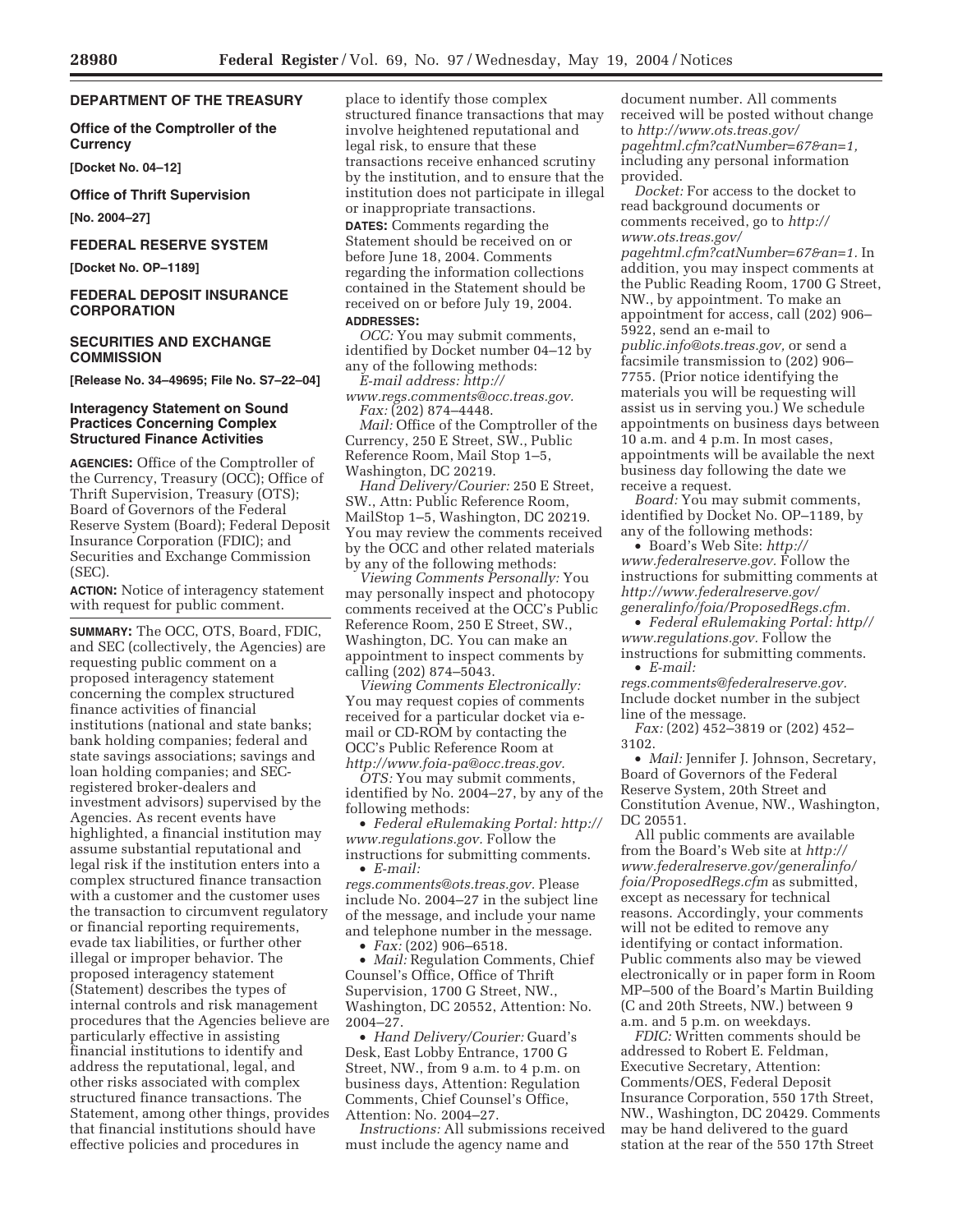Building (located on F Street), on business days between 7:00 a.m. and 5:00 p.m. (Fax number: (202) 898–3838; Internet address: *comments@fdic.gov*). Comments may be inspected and photocopied in the FDIC Public Information Center, Room 100, 801 17th Street, NW., Washington, DC, between 9 a.m. and 4:30 p.m. on business days.

*SEC:* Comments may be submitted by any of the following methods: *Electronic comments:*

• Use the Commission's Internet comment form (*http://www.sec.gov/ rules/policy*); or

• Send an e-mail to *rulecomments@sec.gov.* Please include File Number S7–22–04 on the subject line; or

• Use the Federal eRulemaking Portal (*http://www.regulations.gov*). Follow the instructions for submitting comments. *Paper comments:*

• Send paper comments in triplicate to Jonathan G. Katz, Secretary, Securities and Exchange Commission, 450 Fifth Street, NW., Washington, DC 20549–0609.

All submissions should refer to File Number S7–22–04. This file number should be included on the subject line if e-mail is used. To help us process and review your comments more efficiently, please use only one method. The Commission will post all comments on the Commission's Internet Web site (*http://www.sec.gov/rules/policy*). Comments are also available for public inspection and copying in the Commission's Public Reference Room, 450 Fifth Street, NW., Washington, DC 20549. All comments received will be posted without change; we do not edit personal identifying information from submissions. You should submit only information that you wish to make available publicly.

#### **FOR FURTHER INFORMATION CONTACT:**

*OCC:* Kathryn E. Dick, Deputy Comptroller, (202) 874–4660, Risk Evaluation, Grace E. Dailey, Deputy Comptroller, (202) 874–4610, Large Bank Supervision, Ellen Broadman, Director, (202) 874–5210, Securities and Corporate Practices Division, Office of the Comptroller of the Currency, 250 E Street, SW., Washington, DC 20219.

*OTS:* John C. Price, Jr., Director, Supervision Policy, Examinations and Supervision Policy, (202) 906–5745; Debbie Merkle, Project Manager, Credit Risk, Supervision Policy, (202) 906– 5688; David A. Permut, Senior Attorney, Business Transactions Division, (202) 906–7505, Office of Thrift Supervision, 1700 G Street, NW., Washington, DC 20552.

*Board:* Michael G. Martinson, Senior Adviser (202–452–3640), Walt H. Miles,

Assistant Director (202) 452–5264, or Sabeth I. Siddique, Manager (202) 452– 3861, Division of Banking Supervision and Regulation; or Kieran J. Fallon, Managing Senior Counsel (202) 452– 5270, Legal Division, Board of Governors of the Federal Reserve System, 20th Street and Constitution Avenue, NW., Washington, DC 20551. Users of Telecommunication Device for Deaf (TTD) only, call (202) 263–4869.

*FDIC:* William A. Stark, Associate Director, Capital Markets Branch, (202) 898–6972, Jason C. Cave, Chief, Policy Section, Capital Markets Branch, (202) 898–3548, Division of Supervision and Consumer Protection; or Mark G. Flanigan, Counsel, Supervision and Legislation Branch, Legal Division, (202) 898–7426, Federal Deposit Insurance Corporation, 550 17th Street, NW., Washington, DC 20429.

*SEC:* Mary Ann Gadziala, Associate Director, or Juanita Bishop, Supervisory Accountant at (202) 942–7400, Office of Compliance Inspections and Examinations, or Catherine McGuire, Chief Counsel, Linda Stamp Sundberg, Attorney Fellow, or Randall W. Roy, Special Counsel, at (202) 942–0073, Division of Market Regulation, Securities and Exchange Commission, 450 Fifth Street, NW., Washington, DC 20549–1001.

#### **SUPPLEMENTARY INFORMATION:**

#### **I. Background**

Financial markets have grown rapidly over the past decade and innovations in financial instruments have facilitated the structuring of cash flows and the allocation of risk among borrowers and investors in more efficient ways. This innovation has led to the development of a wide array of structured finance products, including financial derivatives for market and credit risk, asset-backed securities with customized cash flow features, and specialized financial conduits that manage pools of purchased assets.

National and state banks, bank holding companies, and SEC-registered broker-dealers and investment advisers have played an active and important role in the development of structured finance products and markets. In this regard, financial institutions often play an important role in structuring, arranging or participating in complex structured finance transactions for their own use and to facilitate the needs of customers.

As financial intermediaries, financial institutions play a critical role in ensuring the integrity of financial markets and maintaining the trust and public confidence essential to the proper functioning of the capital

markets. In the vast majority of cases, structured finance products and the role played by financial institutions with respect to these products have served the legitimate business purposes of customers. This has allowed structured finance products to become an essential part of U.S. and international capital markets.

The more complex variations of structured finance products, however, have placed pressure on the interpretations of accounting and tax rules, and, in turn, have given rise to significant concerns about the legality and appropriateness of certain individual transactions. Importantly, a limited number of complex structured finance transactions appear to have been used to alter the appearance of a customer's public financial statements in ways that are not consistent with the economic reality of the transactions or to inappropriately reduce a customer's tax liabilities. In the most extreme cases, structured finance transactions appear to have been used in fraudulent schemes to misrepresent the financial condition of public companies or evade taxes.

Financial institutions must conduct their operations in compliance with applicable law and regulations, and institutions that do not may be subject to enforcement actions by the Agencies and lawsuits by private parties. As recent events have highlighted, financial institutions may face substantial legal risk to the extent they participate in complex structured finance transactions that are used by customers to circumvent regulatory or financial reporting requirements, evade tax liabilities, or further other illegal or improper behavior by the customer. Involvement in such transactions also may damage an institution's reputation and franchise value. Reputational risk poses a major threat to financial institutions because the nature of their business requires maintaining the confidence of customers, creditors, and the general marketplace. Importantly, reputational risks may arise even where the transactions involved are structured to technically comply with existing laws and regulations.

The events associated with Enron Corp. demonstrate the potential for the abusive use of complex structured finance transactions, as well as the substantial legal and reputational risks that financial institutions face when they participate in complex structured finance transactions that are designed or used for improper purposes. After conducting investigations, the OCC, Federal Reserve System, and the SEC took strong and coordinated civil and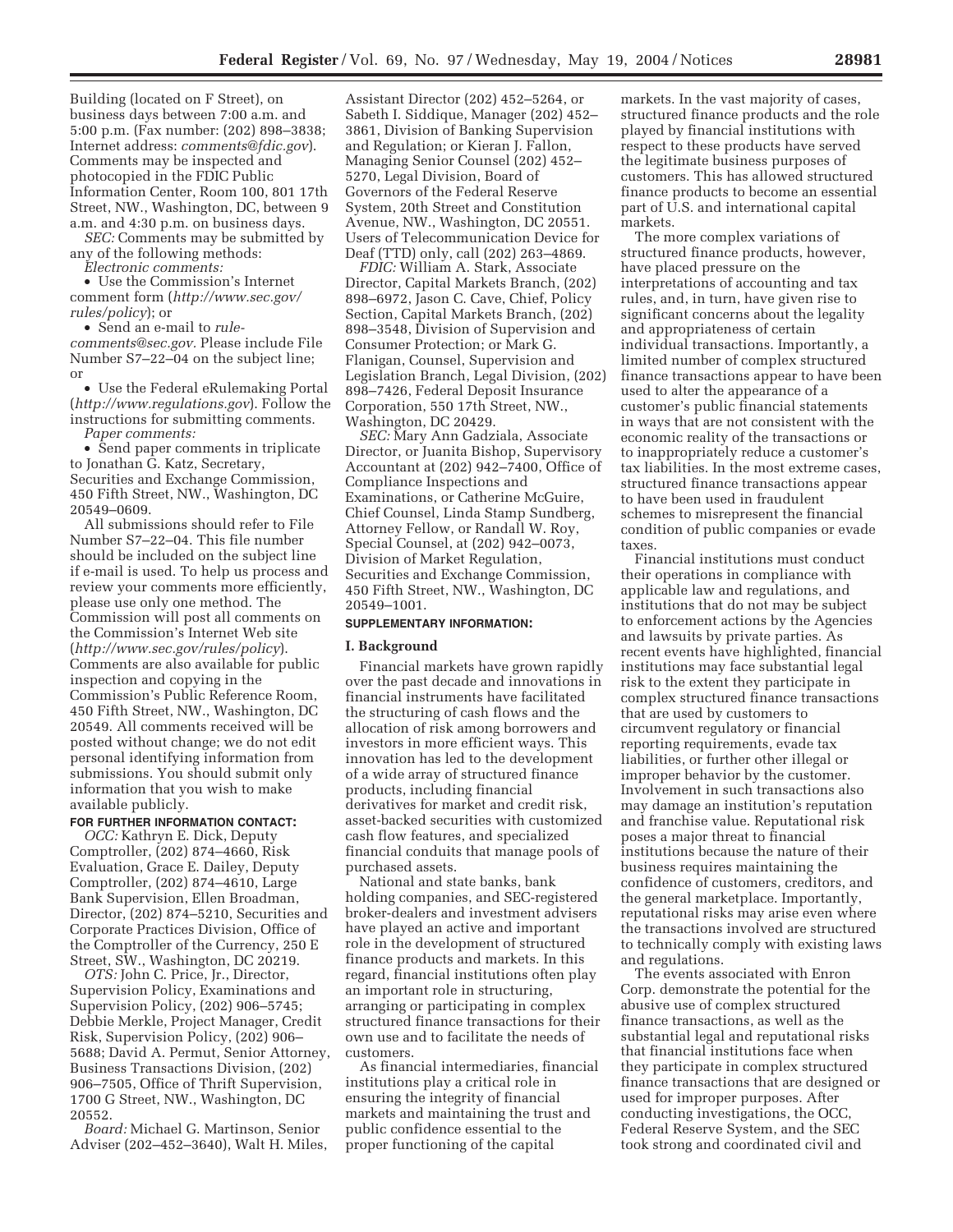administrative enforcement actions against certain financial institutions that participated in complex structured finance transactions with Enron Corp. that appeared to have been designed or used to shield the company's true financial health from the public.<sup>1</sup> These actions involved significant financial penalties on the institutions and required the institutions to take several measures to strengthen their risk management practices for complex structured finance activities. The structured finance relationships between some financial institutions and Enron Corp. also sparked an investigation by the Permanent Subcommittee on Investigations of the U.S. Senate Committee on Governmental Affairs,2 as well as numerous lawsuits by private litigants.

The Agencies have long expected financial institutions to develop and maintain robust control infrastructures enabling them fully to identify, evaluate and control all dimensions of risk associated with their business activities. In the area of complex structured finance transactions, it is critical that financial institutions have effective risk management and internal controls to ensure that the institutions' activities comply with the law and that all of the risks associated with a transaction including legal and reputational risks are identified and appropriately addressed.

In light of recent events, the OCC, Board, and SEC conducted special reviews of several banking and securities firms that are significant participants in the market for complex structured finance products. These reviews were designed to evaluate the product approval, transaction approval, and other internal controls and processes used by these institutions to identify and manage the legal, reputational, and other risks associated

with complex structured finance transactions. These assessments indicated that many financial institutions have already taken meaningful steps to improve their control infrastructures relating to complex structured finance products in light of the control weaknesses evidenced by recent events. The Agencies also have focused attention on the complex structured finance activities of financial institutions in the normal course of our supervisory process.

# **II. Proposed Statement on Sound Practices Concerning the Complex Structured Finance Activities of Financial Institutions**

In order to help ensure that financial institutions have and maintain adequate control infrastructures for complex structured finance transactions, the Agencies have developed, and are seeking public comment on, the attached Statement included at the end of this notice.3 The Statement describes a number of internal controls and risk management procedures that the Agencies believe are particularly useful in assisting financial institutions to ensure that their complex structured financial activities are conducted in accordance with applicable law and that institutions effectively manage the full range of risks associated with these activities, including legal and reputational risks. The Statement reflects the ''lessons learned'' from recent events, as well as what the Agencies believe to be sound practices in this area based on supervisory reviews and experience. Financial institutions should consider the Statement in developing and evaluating the institution's risk controls for complex structured finance activities. The following provides a brief overview of the key aspects of the Statement.

As a general matter, the Statement indicates that financial institutions offering complex structured finance transactions should maintain a comprehensive set of formal, firm-wide policies and procedures that provide for the identification, documentation, evaluation, and control of the full range of credit, market, operational, legal, and reputational risks that may be associated with these transactions. These policies and procedures should be designed to ensure that the financial institution consistently and appropriately manages its complex structured finance activities

on both a per transaction and relationship basis, with all customers (including corporate entities, government entities, and individuals) and in all jurisdictions where the financial institution operates.

The board of directors of a financial institution has ultimate responsibility for establishing the institution's risk tolerances for complex structured finance transactions and ensuring that a sufficiently strong risk control framework is in place to guide the actions of the financial institution's personnel. The board of directors and senior management also should send a strong message to others in the financial institution about the importance of integrity, compliance with the law, and overall good business ethics, which may be implemented through a Code of Professional Conduct.

• As described further in the Statement, an institution's policies and procedures should define what constitutes a complex structured finance transaction and should, among other things—

• Define the process that financial institution personnel must follow to obtain approval for complex structured finance transactions;

• Establish a control process for the approval of all new complex structured finance products;

• Ensure that the reputational and legal risks associated with a complex structured finance transaction, or series of transactions, are identified and evaluated in both the transaction and new product approval process and appropriately managed by the institution;

• Ensure that financial institution staff appropriately reviews and documents the customers' proposed accounting treatment of complex structured finance transactions, financial disclosures relating to the transactions, and business objectives for entering into the transactions;

• Provide for the generation, collection and retention of appropriate documentation relating to all complex structured finance transactions;

• Ensure that senior management and the board of directors of the institution receive appropriate and timely reports concerning the institution s complex structured finance activities;

• Provide for periodic independent reviews of the institution's complex structured finance activities to ensure that the institution's policies and controls are being implemented effectively and to identify potential compliance issues;

<sup>1</sup>*See* Exchange Act Release No. 48230 (July 28, 2003), Written Agreement by and between Citibank, N.A. and the Office of the Comptroller of the Currency, No. 2003–77 (July 28, 2003) (pertaining to transactions entered into by Citibank, N.A. with Enron Corp.), and Written Agreement by and between Citigroup, Inc. and the Federal Reserve Bank of New York, dated July 28, 2003 (pertaining to transactions involving Citigroup Inc. and its subsidiaries and Enron Corp. and Dynegy Inc.); SEC Litigation Release No. 18252 (July 28, 2003) and Written Agreement by and among J.P. Morgan Chase & Co., the Federal Reserve Bank of New York, and the New York State Banking Department, dated July 28, 2003 (pertaining to transactions involving J.P. Morgan Chase & Co. and its subsidiaries and Enron Corp.).

<sup>2</sup>*See Fishtail, Bacchus, Sundance, and Slapshot: Four Enron Transactions Funded and Facilitated by U.S. Financial Institutions,* Report Prepared by the Permanent Subcomm. on Investigations, Comm. on Governmental Affairs, United States Senate, S. Rpt. 107–82 (2003).

<sup>3</sup>For institutions supervised by the Board, the OCC, the OTS, and the FDIC the statement will represent supervisory guidance. For institutions registered with the SEC, the statement will represent a policy statement.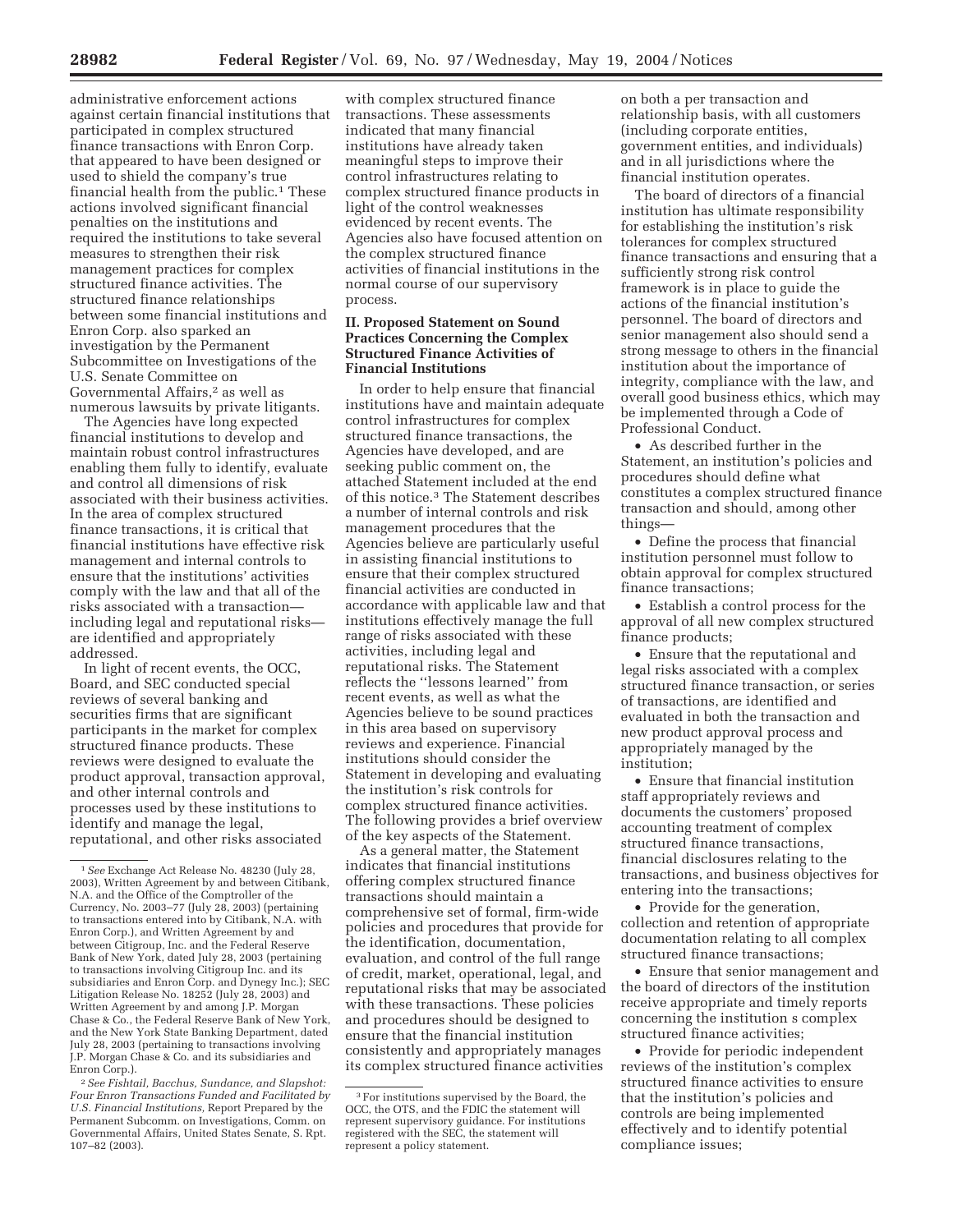• Ensure effective internal audit coverage of the institution's complex structured finance activities; and

• Ensure that financial institution personnel receive appropriate training concerning the institution's policies and procedures governing its complex structured finance activities.

An institution should establish a clear process for identifying those complex structured finance transactions that involve heightened legal and reputational risks. Once a transaction is identified as involving potentially heightened legal or reputational risk, the institution should ensure that these transactions receive an elevated and thorough review. If, after conducting this review, the financial institution determines that a proposed transaction may result in the customer filing materially misleading financial statements, the financial institution should decline to participate in the transaction, condition its participation upon the customer making express and accurate disclosures regarding the nature and financial impact of the transaction on the customer's financial condition, or take other steps to ensure that the financial institution does not participate in an inappropriate transaction.

The Statement includes examples of characteristics that may indicate that a transaction or series of transactions involves elevated levels of legal or reputational risk and, thus, should be subject to heightened review by the institution. The examples included in the Statement are not exclusive and institutions may differ in the sets of characteristics they use in identifying transactions that may involve heightened risks. Institutions, however, should be conservative when establishing these characteristics and the ultimate goals of all institutions should remain the same—to identify those transactions that require additional scrutiny at inception and to ensure that transactions receive a level of review that is commensurate with the legal and reputational risks associated with the transaction.

Because the Statement discusses sound practices related to complex structured finance activities—activities that typically are conducted only by larger financial institutions—the Statement would not be relevant and, therefore, would not apply to most small institutions. Moreover, an institution's policies and procedures concerning complex structured finance activities should be tailored to, and appropriate in light of, the institution's size and the nature, scope, and risk of

its complex structured finance activities.

The Agencies request comment on all aspects of the Statement and will revise the Statement as appropriate after a review of public comments.

#### **III. Paperwork Reduction Act**

The Board, the FDIC, the OTS, and the OCC have determined that the Statement, which will represent supervisory guidance for institutions supervised by the Board, the FDIC, the OTS, and the OCC, contains collections of information for purposes of the Paperwork Reduction Act of 1995 (44 U.S.C. Ch. 35). The OCC, the FDIC, the OTS, and Board request public comment on all aspects of the collections of information contained in the Statement. Also, the OCC, FDIC, OTS, and Board request comment on whether institutions involved in complex structured finance transactions currently are in compliance with the Statement and the information collections therein.

The OCC, FDIC, OTS, and Board also invite comment on:

(1) Whether the collections of information contained in the Statement are necessary for the proper performance of each agency's functions, including whether the information has practical utility;

(2) The accuracy of each agency's estimate of the burden of the proposed information collections;

(3) Ways to enhance the quality, utility, and clarity of the information to be collected;

(4) Ways to minimize the burden of the information collections on respondents, including the use of automated collection techniques or other forms of information technology; and

(5) Estimates of capital or start-up costs and costs of operation, maintenance, and purchases of services to provide information.

Respondents/record keepers are not required to respond to these collections of information unless the Board, the FDIC, the OTS, and OCC display a currently valid Office of Management and Budget (OMB) control number. The OCC, FDIC, and OTS currently are requesting approval of these information collections from OMB, and the Board is processing this collection under its delegated authority.

The OCC, FDIC, OTS, and Board estimates of the total annual burden of the collections of information contained in the Statement on the financial institutions they supervise follow.

*OCC:* The collection of information requirements contained in the

Statement will be submitted to the OMB in accordance with the Paperwork Reduction Act of 1995 (44 U.S.C. Ch. 35). The OCC will use any comments received to evaluate the collections and verify its burden estimates. The OCC believes that only the largest national banks and U.S. branches of foreign banks are involved in these activities. Further, as a matter of usual and customary business practice and in light of recent events, involved institutions already have installed policies and procedures similar to those envisioned in the Statement. However, institutions will have to verify and update their policies and procedures periodically to ensure that they are adequate and current.

Comments on the collections of information should be sent to John Ference or Camille Dixon, Office of the Comptroller of the Currency, 250 E Street, SW., Mail Stop 8–4, Attention: Docket Number 04–12 (1557–CSFA), Washington, DC 20219. You may also send comments by electronic mail to *camille.dixon@occ.treas.gov.* You should also send a copy of your comments to OMB Desk Officer, Mark Menchik, Office of Information and Regulatory Affairs, Office of Management and Budget, Paperwork Reduction Project (1557–CSFA), Washington, DC 20503. Alternatively, you may e-mail your comments to *mmenchik@omb.eop.gov,* or fax them to (202) 395–6974.

The potential respondents are the largest national banks and U.S. branches of foreign banks.

*Estimated number of respondents:* 21. *Estimated average annual burden* 

*hours per respondent:* 100 hours. *Estimated total annual burden:* 2,100 burden hours.

*FDIC:* The collection of information requirements contained in the Statement will be submitted to the OMB in accordance with the Paperwork Reduction Act of 1995 (44 U.S.C. Ch. 35). The FDIC will use any comments received to evaluate the collections and verify its burden estimates. The FDIC believes that only the largest state nonmember banks are involved in these activities. Further, as a matter of usual and customary business practice and in light of recent events, involved institutions already have installed policies and procedures similar to those envisioned in the Statement. However, institutions will have to verify and update their policies and procedures periodically to ensure that they are adequate and current.

Comments on the collections of information should be sent to Thomas Nixon, Legal Division, Federal Deposit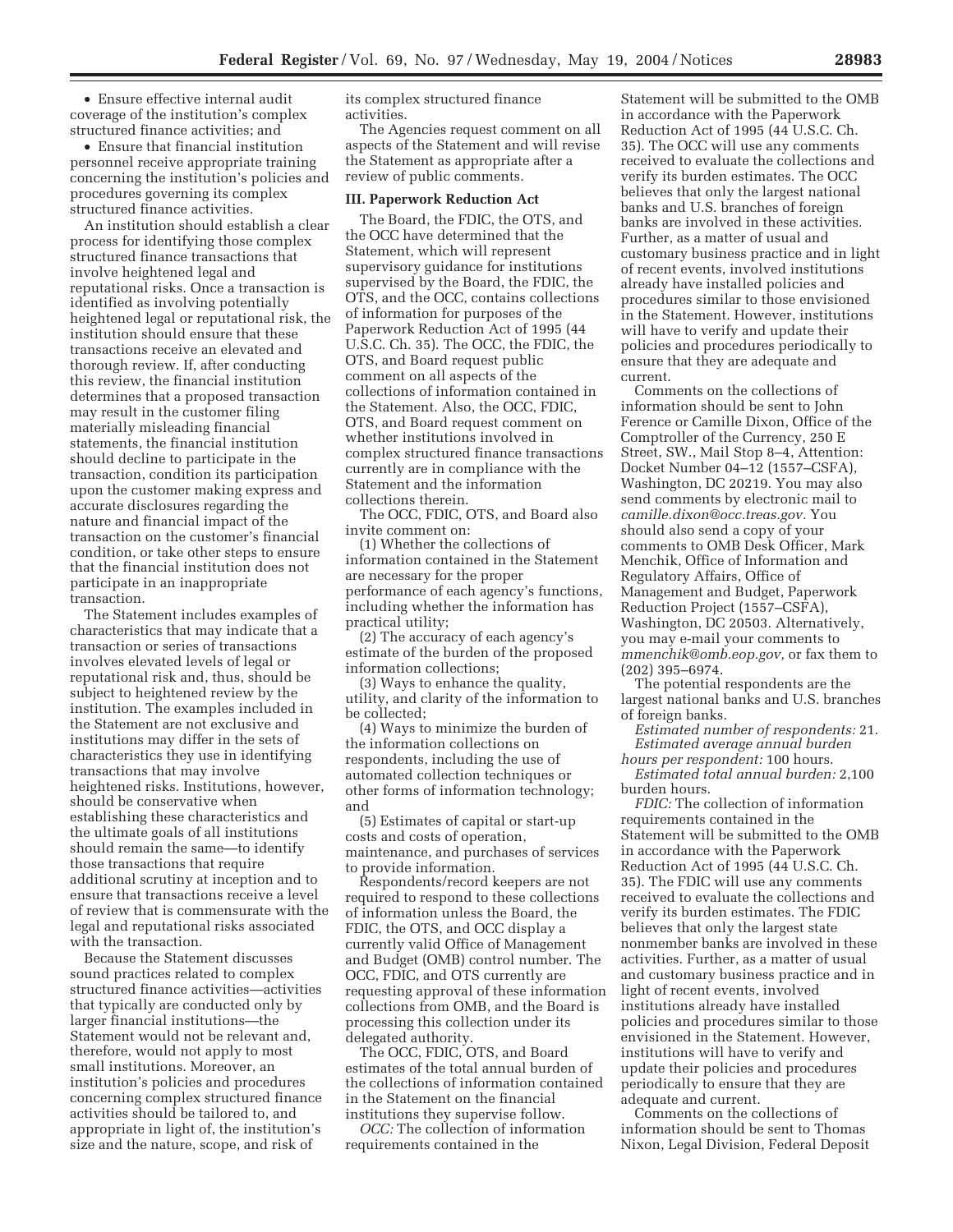Insurance Corporation, 550 17th Street NW., Washington, DC 20429. Comments may be hand-delivered to the guard station at the rear of the 17th Street Building (located on F Street), on business days between 7 a.m. and 5 p.m. Comments should also be submitted to the OMB desk officer for the FDIC: Mark Menchik, Office of Information and Regulatory Affairs, Office of Management and Budget, New Executive Office Building, Washington, DC 20503. Alternatively, you may email your comments to

*mmenchik@omb.eop.gov,* or fax them to (202) 395–6974.

The potential respondents are the largest state nonmember banks.

*Estimated number of respondents:* 5. *Estimated average annual burden* 

*hours per respondent:* 100 hours. *Estimated total annual burden:* 500 burden hours.

*OTS:* The collection of information requirements contained in the Statement will be submitted to OMB in accordance with the Paperwork Reduction Act of 1995 (44 U.S.C. Ch. 35). OTS will use any comments received to evaluate the collections and verify its burden estimates. The OTS assumes that only the largest savings associations and savings and loan holding companies could be involved in these activities. Further, as a matter of usual and customary business practice and in light of recent events, involved institutions already have installed policies and procedures similar to those envisioned in the Statement. However, institutions will have to verify and update their policies and procedures periodically to ensure that they are adequate and current.

Send comments, referring to the collection by title of the proposal, to Information Collection Comments, Chief Counsel's Office, Office of Thrift Supervision, 1700 G Street, NW., Washington, DC 20552; send a facsimile transmission to (202) 906–6518; or send an e-mail to

*infocollection.comments@ots.treas.gov.* OTS will post comments and the related index on the OTS Internet Site at *http:/ /www.ots.treas.gov.* In addition, interested persons may inspect comments at the Public Reading Room, 1700 G Street, NW., by appointment. To make an appointment, call (202) 906– 5922, send an e-mail to *publicinfo@ots.treas.gov,* or send a facsimile transmission to (202) 906– 7755. You should also send a copy of your comments to OMB Desk Officer, Mark Menchik, Office of Information and Regulatory Affairs, Office of

Management and Budget, Paperwork Reduction Project (1550–NEW),

Washington, DC 20503. Alternatively, you may e-mail your comments to *mmenchik@omb.eop.gov,* or fax them to (202) 395–6974.

The potential respondents are the largest savings associations and savings and loan holding companies.

*Estimated number of respondents:* 5. *Estimated average annual burden* 

*hours per respondent:* 100 hours. *Estimated total annual burden:* 500 burden hours.

*Board:* In accordance with section 3506 of the Paperwork Reduction Act of 1995 (44 U.S.C. Ch. 35; 5 CFR 1320, appendix A.1), the Board reviewed the Statement under the authority delegated to the Board by the OMB. The Board believes that only the largest state member banks, bank holding companies, and U.S. branches and agencies of foreign banks are involved in complex structured finance activities. Further, as a matter of usual and customary business practice and in light of recent events, involved institutions already have adopted policies and procedures similar to those envisioned in the Statement. However, the institutions will have to verify and update their policies and procedures periodically to ensure that they are adequate and current.

Comments on the collections of information should be sent to Michelle Long, Acting Federal Reserve Board Clearance Officer, Division of Research and Statistics, Mail Stop 41, Board of Governors of the Federal Reserve System, Washington, DC 20551. You should also send a copy of your comments to OMB Desk Officer, Mark Menchik, Office of Information and Regulatory Affairs, Office of Management and Budget, Paperwork Reduction Project (1557—To Be Determined), Washington, DC 20503. Alternatively, you may e-mail your comments to *mmenchik@omb.eop.gov,* or fax them to (202) 395–6974.

The potential respondents are the largest state member banks, bank holding companies, and U. S. branches and agencies of foreign banks.

*Estimated number of respondents:* 20. *Estimated average annual burden hours per respondent:* 100 hours.

*Estimated total annual burden:* 2,000 hours.

The proposed Statement follows.

## **Interagency Statement on Sound Practices Concerning Complex Structured Finance Activities**

#### **I. Introduction**

Financial markets have grown rapidly over the past decade and innovations in financial instruments have facilitated

the structuring of cash flows and allocation of risk among creditors, borrowers and investors in more efficient ways. Financial derivatives for market and credit risk, asset-backed securities with customized cash flow features, specialized financial conduits that manage pools of purchased assets, along with other structured transactions have usually served the legitimate business purposes of the customers of financial institutions and are an essential part of U.S. and international capital markets.

Financial institutions have played an active and important role in the development of structured finance products and markets. Structured finance transactions are often employed to manage risk or for other legitimate business purposes, such as diversifying risks, allocating cash flows, and reducing cost of capital. The more complex variations of selected structured finance transactions have, however, placed pressure on the interpretations of accounting and tax rules, and this has given rise to significant concerns about the risks associated with certain individual transactions. More so, a limited number of transactions appear to have been used primarily to alter the appearance of a customer's public financial statements in ways that are not consistent with the economic reality of the transactions or to inappropriately reduce a customer's tax liabilities. In the most extreme cases, structured finance transactions appear to have been used in fraudulent schemes primarily to misrepresent the financial condition of public companies or evade taxes. Some financial institutions have been subject to criminal sanctions, and civil and administrative enforcement actions by the regulatory agencies, for participating in complex structured finance transactions used by a public company in reporting false or misleading financial statements.

Financial institutions are in a unique position given their role in structuring, arranging or participating in complex structured finance transactions for their own use and to facilitate the needs of their customers. When a financial institution provides advice on, arranges or actively participates in a complex structured finance transaction, it assumes the usual market, credit, and operational risks and also may assume substantial reputational and legal risk to the extent that an end-user enters into the transaction for improper purposes. Considering the inherent complexity of many structured finance transactions and the many risks associated with these transactions, it is critical that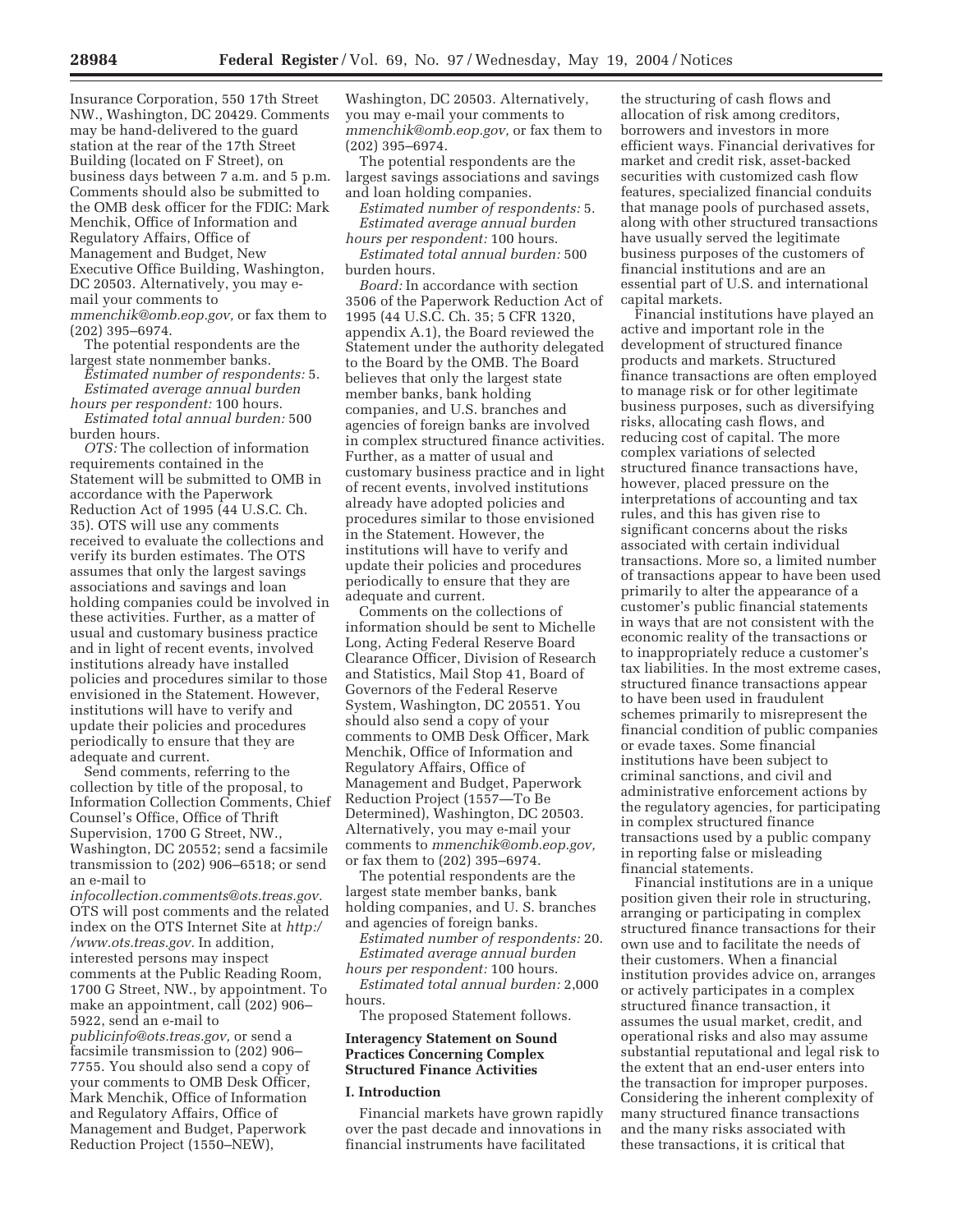financial institutions have effective risk management and internal controls relating to these products to ensure compliance with the law and to effectively monitor and control the risks associated with these transactions. Financial institutions may not engage in complex structured finance transactions in violation of the law and institutions that violate the law may be subject to enforcement action and civil or criminal penalties.

The regulatory agencies have long expected financial institutions to develop and maintain robust control infrastructures enabling them to fully identify, evaluate and control all dimensions of risk associated with their business activities. In the wake of recent developments, the Office of the Comptroller of the Currency, the Office of Thrift Supervision, the Board of Governors of the Federal Reserve System, the Federal Deposit Insurance Corporation, and the U.S. Securities and Exchange Commission are issuing this guidance to financial institutions that we supervise (''financial institutions'' or ''institutions'')1 to describe a number of internal controls and risk management procedures that we believe are useful to effectively manage the risks associated with complex structured finance transactions.

Because many of the core elements of an effective control infrastructure are the same regardless of the business line involved, this guidance draws heavily on controls and procedures that our agencies previously have found to be effective in managing and controlling risks and identifies ways in which these controls and procedures can effectively be applied to the institution's complex structured finance activities. Financial institutions should consider this guidance in developing, or evaluating existing, risk controls for complex structured finance activities. These risk controls should supplement the financial institution's more general internal controls and risk management systems, as appropriate.

# **II. Definition and Key Risks of Complex Structured Finance Transactions**

Structured finance transactions encompass a broad array of products with varying levels of complexity. This guidance addresses complex structured finance transactions, which usually share several common characteristics. First, they typically result in a final product that is often non-standard and structured to meet the specific financial objectives of a customer. Second, they often involve professionals from multiple disciplines within the financial institution and may have significant fees or high returns in relation to the market and credit risks associated with the transaction. Third, they may be associated with the creation or use of one or more special purpose entities (SPEs) designed to address the economic, legal, tax or accounting objectives of the customer and/or the combination of cash and derivative products. Finally, and perhaps most importantly, they may expose the financial institution to elevated levels of market, credit, operational, legal or reputational risks. These criteria are not exclusive and institutions should supplement or modify these criteria as appropriate to reflect the institution's business activities and changes in the marketplace.

Financial risks include, among other things, market and credit risks. Due to their inherent complexity, financial institutions participating in complex structured finance transactions also may face heightened reputational or legal risk. Financial institutions have been sued due to their involvement in complex structured finance transactions that allegedly facilitated the deceptive accounting or financial reporting practices of certain public companies. Legal risk also may arise in other situations if the financial institution is involved in transactions that are used by customers to circumvent regulatory or financial reporting requirements, evade tax liabilities, or further other illegal or improper behavior by the customer. 2 Besides creating legal risks, these transactions may create substantial reputational risk for the institution. Reputational risk poses a major threat to financial institutions because the nature

of their business requires maintaining the confidence of customers, creditors and the general marketplace. Importantly, reputational risks may arise even where the transactions involved are structured to technically comply with existing laws and regulations and accounting standards.

Accordingly, financial institutions need to have strong controls to ensure that their actions with respect to complex structured finance transactions—including structuring, marketing, sales, funding and trading activities—are conducted in accordance with applicable laws and regulations, and to ensure that the institution identifies and appropriately addresses the potential reputational risks involved in these transactions. As discussed further under ''Reputational and Legal Risk,'' an institution's policies and procedures should identify those complex structured finance transactions that may warrant enhanced scrutiny due to factors related specifically to reputational and legal risk.

Although the foregoing (and this document more generally) highlights some of the most significant risks associated with complex structured finance transactions, it is not intended to present a full exposition of the risks associated with these transactions. Financial institutions are encouraged to refer to other supervisory information prepared by the agencies for further information concerning market, credit, operational, legal and reputational risks.

# **III. Guidelines for Incorporating Structured Finance Transactions Into Existing Management Procedures, Controls and Systems**

#### *Role of Board and Management*

The board of directors (the Board) of a financial institution is elected by and accountable to shareholders, and is the focal point of the corporate governance system. Effective oversight by the boards of directors of public institutions is fundamental to preserving the integrity of capital markets. The board of directors, in its oversight role, is ultimately responsible for the financial well being of the institutions they oversee, as well as ensuring that the risks associated with the firm's business activities, including those activities associated with the offering and delivery of complex structured finance transactions, are appropriately identified, evaluated and controlled by management. The Board should establish the financial institution's threshold for the risks associated with complex structured finance products and ensure that a sufficiently strong risk

<sup>1</sup>These institutions are national banks in the case of the Office of the Comptroller of the Currency; federal and state savings associations and savings and loan holding companies in the case of the Office of Thrift Supervision; state member banks and bank holding companies in the case of the Federal Reserve Board; state nonmember banks in the case of the Federal Deposit Insurance Corporation; and registered broker-dealers and investment advisers in the case of the Securities and Exchange Commission. The U.S. branches and agencies of foreign banks supervised by the Federal Reserve Board, the Office of the Comptroller, and the Federal Deposit Insurance Corporation also are considered to be financial institutions for purposes of this guidance.

<sup>2</sup>For additional guidance concerning when a financial institution's participation in a complex structured finance transaction may violate the Federal securities laws, and the bases for such potential liability, see Letter from Annette L. Nazareth, Director, Division of Market Regulation, Securities and Exchange Commission, to Richard Spillenkothen and Douglas W. Roeder, dated December 4, 2003 (available at *http:// www.federalreserve.gov/boarddocs/srletters/2004/* and *http://www.occ.treas.gov*).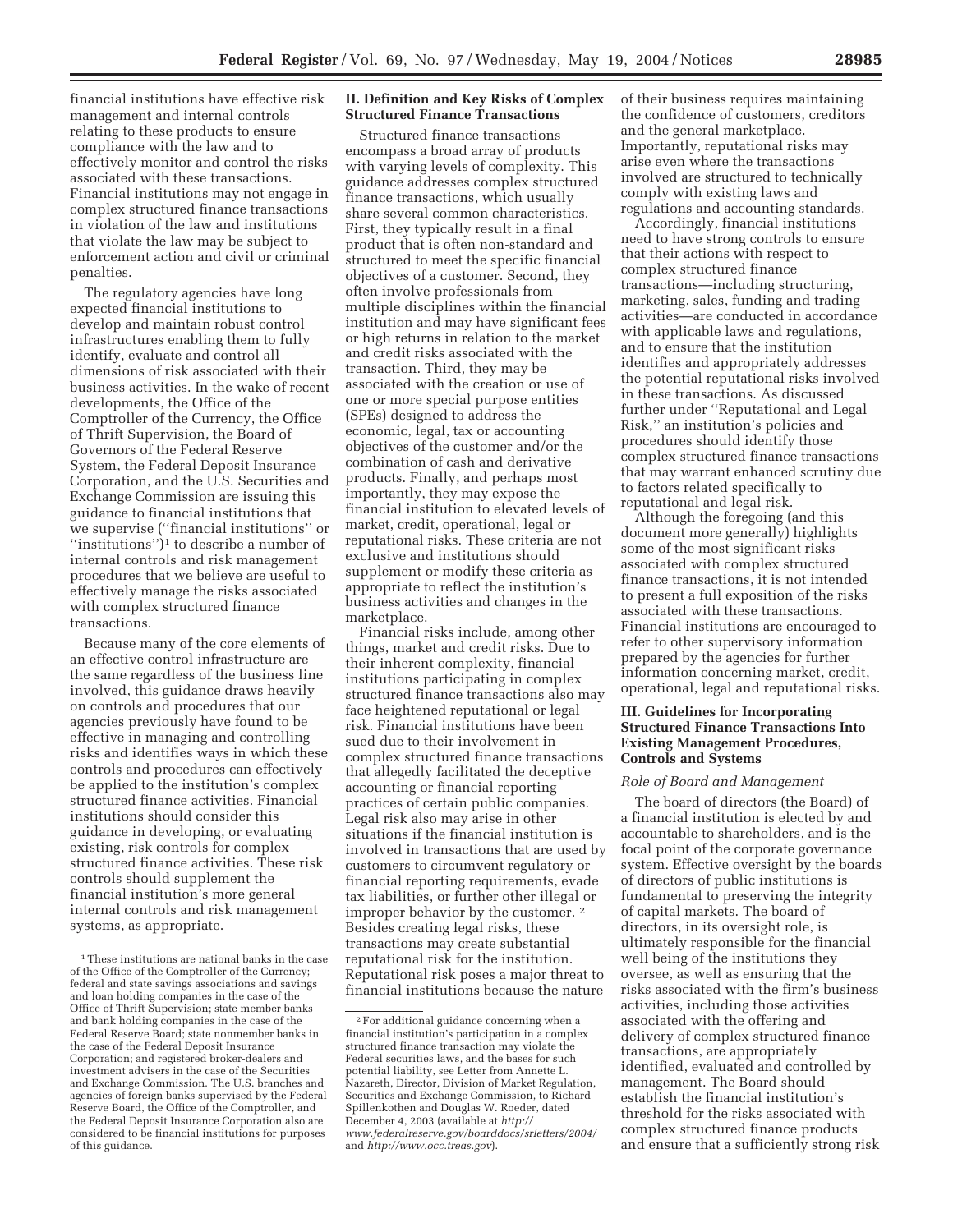control framework is in place to guide the actions of the financial institution's personnel. The Board should ensure that the financial institution has a risk control framework for complex structured finance transactions that includes comprehensive policies that address the elements described below.

Using guidance provided by the Board, senior management should implement a risk control framework for complex structured finance transactions that includes comprehensive policies, defined roles and responsibilities and approval authorities, detailed management reporting, required documentation, and ongoing independent monitoring and testing of policy compliance. In order to manage the risks associated with complex structured finance transactions, some institutions have established a senior management committee that is designed to ensure that all of the relevant control functions within the financial institution, including independent risk management, accounting policy, legal, and financial control, are involved in the oversight of complex structured finance transactions. The goal of such a senior-level risk control committee is to ensure that those complex structured finance activities that may expose the financial institution to higher levels of financial, legal and reputational risk are comprehensively and consistently managed and controlled on a companywide basis. This senior management committee regularly reviews trends in new products and complex structured transaction activity, including overall risk exposures from such transactions, and typically provides final approval of the most complicated or controversial complex structured finance transactions. The agencies believe that such a senior-level committee can serve as an important part of an effective control infrastructure for complex structured finance activities.3

The Board and senior management also should send a strong message to others in the financial institution about the importance of integrity, compliance with the law, and overall good business ethics, which may be implemented through a Code of Professional Conduct. The Board and senior management should strive to create a firm-wide corporate culture that is sensitive to ethical issues as well as the potential risks to the financial institution. The financial institution's culture and

procedures should encourage personnel to elevate ethical concerns regarding a complex structured finance transaction or series of transactions to appropriate levels of management. Establishing a culture that encourages financial institution personnel to elevate concerns to appropriate levels of management may require mechanisms to protect personnel by permitting confidential disclosure in appropriate circumstances.4 Additionally, the Board and senior management should ensure that incentive plans are not structured in a way that encourages transactors to cross ethical boundaries when executing complex structured finance transactions.

### *Policies and Procedures*

Financial institutions offering complex structured finance transactions should maintain a comprehensive set of formal, firm-wide policies and procedures that provide for the identification, documentation, evaluation, and control of the full range of credit, market, operational, legal, and reputational risks that may be associated with these transactions. These policies should start with the financial institution's definition of what constitutes a complex structured finance transaction and be designed to ensure that the financial institution appropriately manages its complex structured finance activities on both an individual transaction and a relationship basis, with all customers (including corporate entities, government entities and individuals) and in all jurisdictions where the financial institution operates.5 These policies may be developed specifically for complex structured finance transactions or included in the set of broader policies governing the institution generally.

To be most effective, the institution's policies and procedures relating to complex structured finance transactions should specifically set forth the particular responsibilities of the personnel involved in the origination, structuring, trading, review, approval, documentation, verification, and execution of these transactions.

Accordingly, these policies and procedures should address responsibilities of personnel from sales and trading, relationship management, market risk, credit risk, operations, accounting, legal, compliance, audit and senior line management. The financial institution's policies and procedures should provide a clear framework for the approval and monitoring of complex structured finance transactions. Policies for relevant personnel should describe responsibilities for working with relationship managers, advising and counseling customers, disclosing information to customers, and providing relevant information to control areas.

The institution's policies should ensure that the market, credit, and operational risk associated with individual complex structured transactions are appropriately identified, aggregated, and managed. A financial institution should, at a minimum, also have procedures, controls and systems for complex structured finance activities that address the following: (1) Transaction approval, (2) new product approval, (3) reputational and legal risk, (4) accounting and disclosure by the customer, (5) documentation, (6) reporting, (7) independent monitoring, analysis and compliance with internal policies, (8) audit, and (9) training.

# Transaction Approval

The policies and procedures of a financial institution should define the process that personnel must follow to obtain approval for a complex structured finance transaction. Policies for approving complex structured finance transactions should clearly articulate the roles and responsibilities of both transactors (*e.g.* personnel from origination, structuring, execution, sales and trading areas) and independent control staff (*e.g.* personnel from risk management, accounting policy, legal, and financial control) in analyzing, approving, and documenting proposed transactions. Policies should guide front office personnel in meeting their responsibilities to provide information on customer objectives and key risk issues (including those described below) to the appropriate approving personnel. Furthermore, it is imperative that the approving authority includes representatives from appropriate control areas that are independent of the transactors. Approving personnel should have appropriate experience and stature in the financial institution to ensure proper consideration of elements or factors that may expose the institution to higher levels of credit, market, operational, legal or

<sup>3</sup>Financial institutions should ensure that the control processes established for complex structured finance activities comply with any informational barriers established by the institution to manage potential conflicts of interest, insider trading or other concerns.

<sup>4</sup>The agencies note that the Sarbanes-Oxley Act of 2002 requires companies listed on a national securities exchange or inter-dealer quotation system of a national securities association to establish procedures that enable employees to submit concerns regarding questionable accounting or auditing matters on a confidential, anonymous basis. *See* 15 U.S.C. 78j–1(m).

<sup>5</sup> In the case of U.S. branches and agencies of foreign banks, these policies should be coordinated with the group-wide policies developed in accordance with the rules of the foreign bank's home supervisor.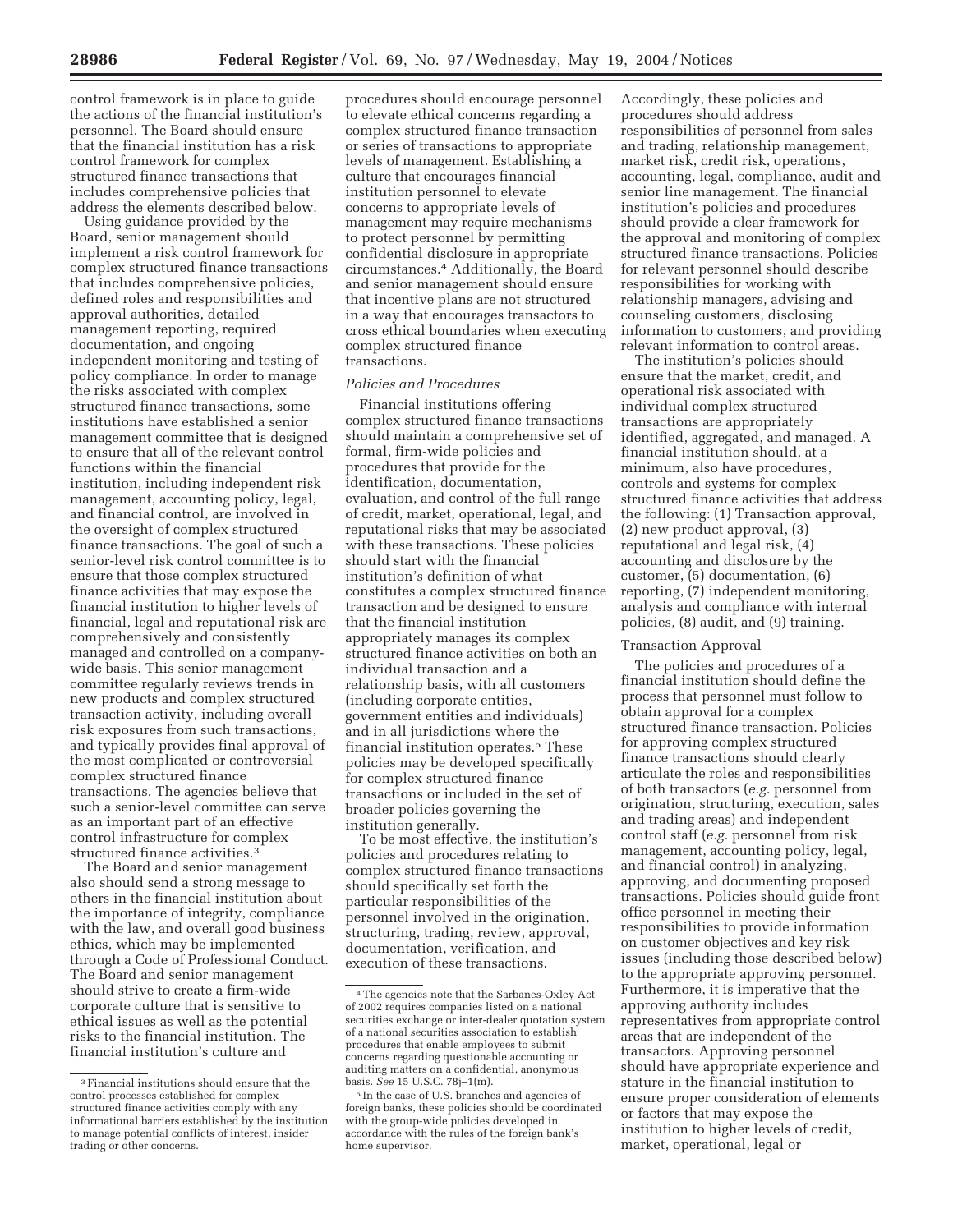reputational risk. While acknowledging its ultimate responsibility for the approval of complex structured finance transactions, the organization's policies also should clearly outline when thirdparty legal professionals should be engaged to review and opine on transactions, and when third-party accounting or tax professionals should be engaged to consult on transactions.

#### New Product Policies

Complex structured finance transactions also should be incorporated into a financial institution's new product policies. In this regard, a financial institution's policies should include a definition of what constitutes a ''new'' complex structured finance product and should establish a control process for the approval of each new product. In determining whether or not a complex structured finance transaction is ''new,'' a financial institution should consider a variety of factors, including any structural variations from existing products, whether the product is targeted at a new class of customers, pricing variations from existing products, whether the product raises additional or new legal, compliance or regulatory issues, and deviations from standard market practices. When in doubt as to whether a complex structured finance transaction requires vetting through the new product approval process, financial institution personnel should err on the side of conservatism and route the proposed product through the process dictated in the new product approval policy. The new product policies for complex structured finance activities should address the roles and responsibilities of all relevant parties, including the front office, credit risk, market risk, operations, accounting, legal, compliance, audit and senior line management. In addition, it is imperative that the institution's policies require that new products receive the approval of all relevant control areas that are independent of the profit center before the product is offered to customers.

A financial institution also should have in place controls that are designed to ensure that new complex structured finance products are, in fact, subjected to the institution's established approval process. Moreover, subsequent to the new product approval, the financial institution should monitor new complex structured finance products to ensure that they are effectively incorporated into the institution's risk control systems.

# **Reputational and Legal Risk**

The policies and procedures established by a financial institution for complex structured finance activities should ensure that the legal and reputational risks associated with a transaction, or series of transactions, are identified and evaluated in both the transaction and new product approval processes and effectively and appropriately managed by the institution. A financial institution should have effective policies, procedures and controls for assessing the customer's business objectives for entering into a transaction or series of transactions and the economic substance of the transaction(s), evaluating the appropriateness of the transaction(s), and preventing the financial institution from participating in inappropriate transactions.

Policies should ensure that the customer understands the risk and return profile of the transaction. In instances where the financial institution is designing the transaction and advising the customer, the disclosures to the customer should include an adequate description of the risks in the complex structured finance transaction as well as disclosure of any conflicts of interest associated with the financial institution's participation in the transaction. Policies should also articulate when a proposed transaction requires acknowledgement by the customer that the transaction has been reviewed and approved by higher levels of the customer's management. Notwithstanding a customer's sophistication and structure of a complex structured finance transaction, the financial institution should evaluate the impact a transaction may have on the financial institution's reputation or franchise value.

Policies should outline responsibilities of the sales force, front office, credit and other risk control personnel for analyzing and documenting the customer's objectives and customer-related accounting, regulatory, or tax issues. In addition, a financial institution's policies and procedures should establish criteria or factors for when concerns related to a particular structured finance transaction will necessitate a comprehensive evaluation of the institution's entire relationship with a customer.

Policies should ensure that complex structured finance transactions are reviewed on a consistent basis by the financial institution's legal department and, where appropriate, by independent outside counsel. In general, the financial institution's legal department should

review complex structured finance transactions as part of the approval process. Legal personnel may be assigned to business units or areas where complex structured transactions originate to ensure the legal department's involvement throughout the transaction's development, or financial institutions may assign specific legal personnel to each complex structured finance transaction. Independent monitoring by a risk control group or compliance unit should ensure that all complex structured transactions receive appropriate legal review, including review by outside counsel where appropriate.

Areas for legal review include financial institution permissibility, disclosure by the customer, regulatory capital requirements, the enforceability of any netting and collateral agreements associated with the transaction, suitability or appropriateness assessments, customer assurances, insurance considerations and tax issues. Because transactions may involve multiple counterparties located in different jurisdictions, the financial institution should establish review and documentation procedures that are designed to ensure that each counterparty has the authority to enter into the transaction and that each counterparty's obligations are reduced to legally enforceable contracts. Financial institutions should ensure that any legal reviews are conducted by qualified in-house or outside counsel and that these professionals are provided the documentation and other information needed to properly evaluate the transaction.

Careful evaluations of the consequences of a transaction are particularly important when the transaction is designed to achieve a customer's financial reporting or complex tax objectives. Policies should clearly define the types of circumstances where the approval of transactions or patterns of transactions should be elevated to higher levels of financial institution management for reasons specific to legal or reputational risk. In creating procedures for elevating certain transactions to higher levels, financial institutions should identify the characteristics of those transactions, or series of transactions, that increase reputational and legal risk. Institutions should be conservative when identifying these characteristics. While institutions may differ in the sets of characteristics they identify, the goals should remain the same—to identify the transactions that require additional scrutiny at inception and to ensure that transactions receive a level of review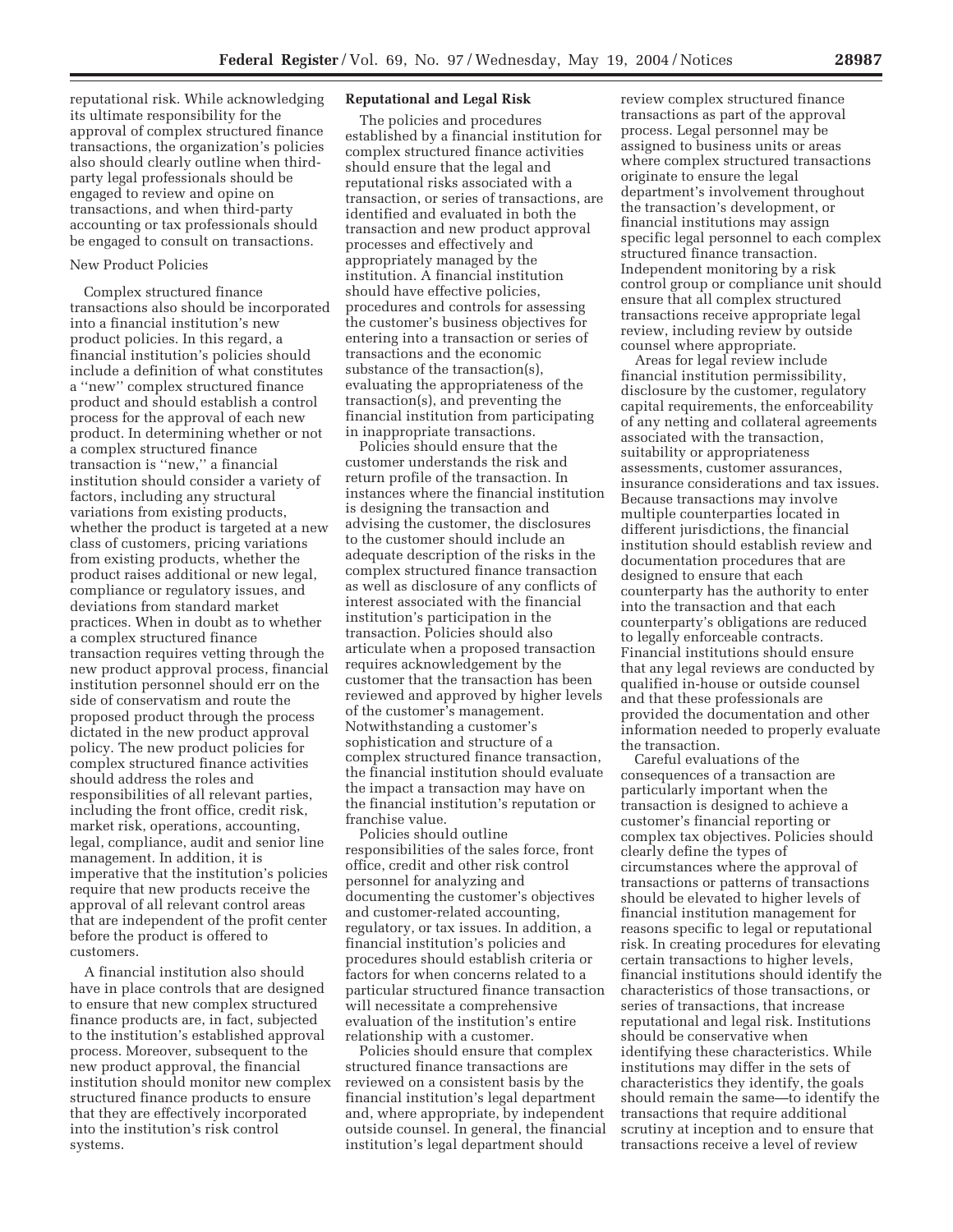that is commensurate with the legal and reputational risks associated with the transaction. Examples of characteristics that should be considered in determining whether or not a transaction or series of transactions might need additional scrutiny include:

• Transactions with questionable economic substance or business purpose or designed primarily to exploit accounting, regulatory or tax guidelines), (particularly when executed at year end or at the end of a reporting period);

• Transactions that require an equity capital commitment from the financial institution;

• Transactions with terms inconsistent with market norms (*e.g.,* deep ''in the money'' options, nonstandard settlement dates, non-standard forward-rate rolls);

• Transactions using non-standard legal agreements (*e.g.,* customer insists on using its own documents that deviate from market norms);

• Transactions involving multiple obligors or otherwise lacking transparency (*e.g.,* use of SPEs or limited partnerships);

• Transactions with unusual profits or losses or transactions that give rise to compensation that appears disproportionate to the services provided or to the risk assumed by the institution;

• Transactions that raise concerns about how the client will report or disclose the transaction (*e.g.,* derivatives with a funding component, restructuring trades with mark to market losses);

• Transactions with unusually short time horizons or potentially circular transfers of risk (either between the financial institution and customer or between the customer and other related parties);

• Transactions with oral or undocumented agreements, which, if documented, could have material legal, reputational, financial accounting, financial disclosure, or tax implications; 6

• Transactions that cross multiple geographic or regulatory jurisdictions, making processing and oversight difficult;

• Transactions that cannot be processed via established operations systems; and

• Transactions with significant leverage.

Having developed a process to identify transactions that may pose higher levels of legal and reputational risk, financial institutions should implement procedures to address these risks. These procedures should, among other things:

• Ensure that staff approving each transaction fully understands the scope of the institution's relationship with the customer and has evaluated and documented the customer's business objectives for entering into the transaction, the economic substance of the transaction, and the potential legal and reputational risks to the financial institution;

• Ensure a thorough review and evaluation of whether credit exceptions, accounting issues, rating agency disclosures, law suits against the customer, or other factors expose the financial institution to unwarranted legal or reputational risks;

• Develop and implement effective internal communication procedures to ensure that all financial institution personnel responsible for transaction approval and monitoring receive, and document in a timely manner, complete and accurate information about the transaction, the customer's purpose(s) for entering into the particular transaction, and the materiality of the transaction to the customer;

• Ensure sufficient time is allowed for a detailed, thorough review of the transaction by the relevant personnel;

• Ensure that complex structured finance transactions identified as having heightened risks receive a thorough review by senior management for an evaluation of credit, market, operation, legal and reputational risks to the financial institution;

• Ensure that complex structured finance transactions that are determined to present unacceptable risk to the financial institution are declined;

• Ensure that the Board and senior management periodically assess the financial institution's tolerance for risks associated with complex structured finance transactions; and

• Ensure that the institution provides the customer with appropriate information concerning the structure and risks of the transaction, and articulate when a proposed transaction requires acknowledgement of review by higher levels of a customer's management.

Accounting and Disclosure by Customers

As noted above, transactions designed primarily to achieve financial reporting or complex tax objectives may require greater scrutiny due to possible legal

and reputational risk implications. For transactions identified as involving elevated risks, the financial institution's procedures should ensure that staff approving the transactions obtain and document complete and accurate information about the customer's proposed accounting treatment of the transaction, financial disclosures relating to the transaction, as well as the customer's objectives for entering into the transaction. The institution's policies should ensure that this information is assessed by appropriate personnel in the approval process and that these personnel consider the information in light of financial, accounting, rating agency disclosure, or other information associated with the transaction that may raise legal or reputational risks for the financial institution.

The financial institution's policies also should address when third party accounting professionals should be engaged to review transactions. Moreover, there may be circumstances where the financial institution or the third-party accounting professionals it engages will wish to communicate directly with the customer's independent auditors to discuss the transaction. Independent monitoring of the approval process (discussed below) should ensure that personnel adhere to established requirements for obtaining a review by third party accountants or communicating with the customer's independent auditor.

In any instance where the financial institution determines that a proposed transaction may result in the customer filing materially misleading financial statements, the financial institution should take appropriate actions. Such actions may include declining to participate in the transaction or conditioning its participation upon the customer making express and accurate disclosures regarding the nature and financial impact of the transaction on the customer's financial condition. The ultimate objective is to take steps to ensure that the financial institution does not participate in an inappropriate transaction. As part of this process, financial institutions should consider seeking representations and warranties from the customer stating the purpose of the transaction, how the customer will account for the transaction, and that the customer will account for the transaction in accordance with applicable accounting standards, consistently applied.7

<sup>6</sup>This item is not intended to include traditional, non-binding ''comfort'' letters provided to financial institutions in the loan process where, for example, the parent of a loan customer states that the customer (*i.e.*, the parent subsidiary) is an integral and important part of the parent's operations.

<sup>7</sup>Of course, financial institutions also should ensure that the institution's own accounting for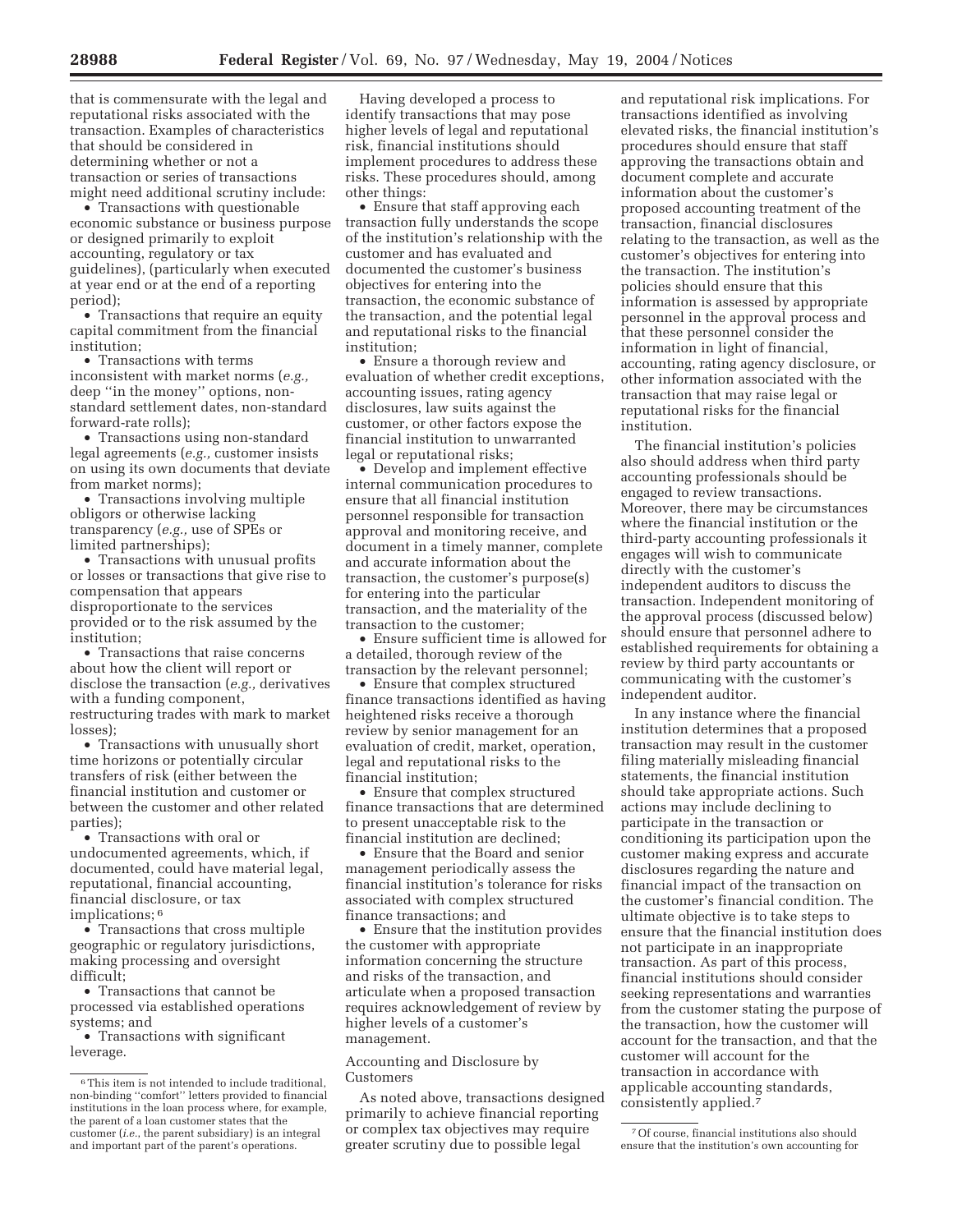The financial institution also should develop procedures to address the creation, acquisition, and use of institution and client-sponsored SPEs. When a structured transaction requires the establishment of such an entity, the financial institution should implement an SPE approval process that permits the risk control groups to evaluate the accounting, legal, and tax issues. Effective review may protect the financial institution against accounting, legal, tax, and reputational risks. Financial institutions should also monitor the use of SPEs by providing periodic updates to executive management and maintaining a database of all SPEs created to facilitate structured finance transactions.

# Documentation Standards

The documentation that financial institutions use to support complex structured finance transactions is often highly customized and negotiated. Careful generation, collection and retention of documents associated with complex structured finance transactions are important control mechanisms in minimizing legal and credit risks, as well as reducing unwarranted exposures to the financial institution's reputation. Policies and procedures should ensure that transaction documentation is appropriately detailed and transparent for review by all control or approval functions. When in doubt, financial institutions should err on the side of conservatism and retain documents associated with transaction due diligence, approval and monitoring. Financial institutions should maintain comprehensive documentation for all transactions approved, as well as disapproved transactions with controversial elements (*e.g.,* denied in the final stages of approval or due to customer requests for particular terms requiring additional scrutiny).

The documentation policies of a financial institution should seek to ensure that all counterparty obligations are reduced to legally enforceable written contracts. This would include the use of term sheets, confirmations, master agreements, netting agreements, and collateral agreements or comparable documents. An institution should have systems in place to track the status of documentation on a deal-by-deal basis to ensure that counterparties execute and return all necessary contractual documents. The responsibility for drafting transaction documents, or selecting appropriate templates, should be assigned to personnel who can

identify legal issues (*e.g.,* enforcing collateral or netting agreements in foreign jurisdictions), and have been given guidance on when to escalate issues involving the drafting process to higher level legal staff or management. Financial institutions that engage in a significant number of complex structured finance transactions may find it beneficial to establish a specialized documentation unit.

The financial institution's documentation standards also should clearly assign accountability and strive for transparency in the approval process and ongoing monitoring of exposures associated with complex structured finance transactions. Such standards should include appropriate guidance on: 8

• Generation, distribution and retention of documents associated with individual transactions. In addition to standard legal documents, such documentation should include, as appropriate:

- —Deal summary, including a list of deal terms
- —Analysis or opinions (both formal and informal), prepared internally or by third parties, regarding legal considerations, tax and accounting treatments, market viability and regulatory capital requirements for any and all parties
- —Marketing materials and other key documents provided to the customer
- —Internal and external correspondence, including electronic communications, regarding transaction development and due diligence
- —Transaction and credit approvals (including any documentation of actions taken to mitigate initial concerns, such as providing additional client disclosures or changing deal structures)
- —Minutes of critical meetings with the client
- —Disclosures provided to the customer (including side letters or other documents addressing terms or conditions of the transactions), including disclosures of all conflicts of interest and descriptions of the terms of the complex structured finance transactions
- —Acknowledgements received from the customer concerning the accounting, tax, or regulatory implications associated with the transaction

• Generation, distribution and retention of documents such as minutes of meetings of committees and control

groups prepared in sufficient detail to indicate issues raised, approval or rejection of a transaction, rationale or factors considered in approving or rejecting a transaction and contingencies or items to be resolved pending final approval. It may be practical to assign a specific coordinator or central location for the maintenance of committee and control group minutes.

• Generation, distribution and retention of information demonstrating final resolution of items still pending at time of transaction approval.

• Generation, distribution and retention of key documents associated with ongoing communications with the customer.

• Generation, distribution and retention of key documents showing the financial institution's monitoring of exposures and periodic assessment of reputational and legal risk considerations.

#### Reporting

Regardless of the approval structure, the financial institution should define the complex structured finance transaction reporting requirements appropriate for various levels of management and the Board. Financial institutions should develop and ensure that reports summarizing pending and contemplated complex structured finance transactions are disseminated to appropriate levels of management for their review and further distribution. At a minimum, the financial institution should establish an independent risk function that prepares a periodic summary of trends in complex structured finance transactions and a brief summary of each deal determined to involve heightened risks. In addition, management should establish a process for reporting transactions viewed as possessing higher risk.

Independent Monitoring, Analysis, and Compliance With Internal Policies

The events of recent years evidence the need for a strong compliance function in those financial institutions engaged in complex structured finance transactions. Financial institutions should develop and enforce procedures to conduct periodic independent reviews of complex structured finance business activity to ensure that policies and controls are being implemented effectively and to identify complex structured transactions that may have been executed without proper approvals or which may indicate problematic trends. These reviews should cover all the processes involved in creating, analyzing, offering and marketing

transactions complies with applicable accounting standards, consistently applied.

<sup>8</sup>Of course, financial institutions must continue to comply with all applicable laws and regulations governing the making and keeping of records and reports.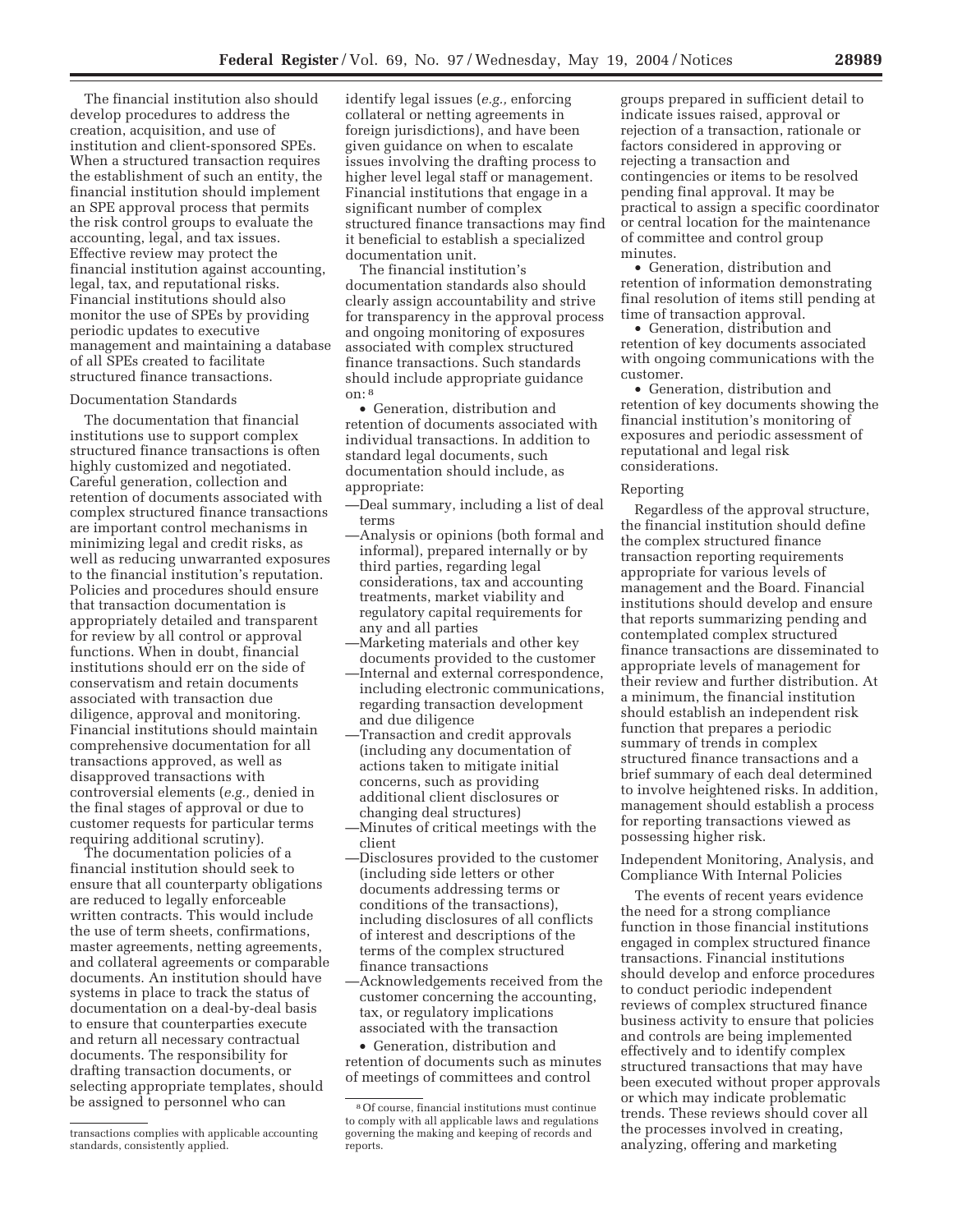complex structured finance products. Procedures should identify departments and personnel responsible for conducting reviews and surveillance. Generally, compliance management oversees this monitoring and analysis, with considerable assistance from personnel in finance and operations.

The establishment of an independent monitoring and analysis program often requires considerable work, as unique reports often need to be set up for specialized products. Elevated monitoring should be directed to those transactions or relationships that the financial institution has identified as presenting heightened legal or reputational risks, based on the factors and considerations discussed above under ''Reputational and Legal Risks,'' or where the transaction or patterns of transactions pose greater credit or market risk. Such monitoring may include more frequent assessments of customer exposures and elevation of findings to a higher level of management in the financial institution.

Compliance functions often are organized along product lines, and this structure may prove challenging when offering complex structured finance transactions that cross product lines. Practices that may assist financial institutions in establishing proactive compliance functions include, but are not limited to:

• Assigning onsite compliance officers for each traded product or business line and establishing a process for communication across product lines, legal entities, or regions

• Developing comprehensive compliance programs that address responsibilities for risk assessment, identifying and managing conflicts of interest, and require policy implementation, training, monitoring and testing

• Establishing clear policies that govern product and transaction approval, require the pre-approval of higher risk transactions, and define standards for marketing materials

• Conducting periodic reviews of derivatives and complex structured transaction documentation and policy compliance

• Reviewing trading activity to identify off market trades, synthetic funding transactions, unusually

profitable trades and customer relationships and trades that present reputational concerns

• Conducting a periodic assessment of the supervision of sales and trading personnel and policy compliance.

# Audit

The internal audit department of any financial institution is integral to its defense against fraud, unauthorized risk taking and damage to the financial institution's reputation. These are all areas of concern with respect to complex structured finance activities. The complexity and relative profitability of these activities may add to the difficulty of analysis and increase the incentives for risk taking. For these reasons, the internal audit department in conducting its review of complex structured finance activities should audit the financial institution's adherence to its own control procedures, and further assess the adequacy of its policies and procedures given the nature of its complex structured finance business.

Effective internal audit coverage of complex structured finance transactions requires a comprehensive independent audit program that is staffed with personnel that have the necessary skills and experience to identify and report on compliance with financial institution policy and procedures. These necessary skills and experience should include an understanding of the nature and risks of structured transactions, as well as a detailed understanding of the institution's policies and procedures. Internal audit should validate that all business lines and individual desks are complying with the financial institution's standards for complex structured finance transactions and appropriately identify any exceptions. This validation should include transaction testing that confirms policy compliance, the existence of proper approvals, the adequacy of documentation, and the integrity of management reporting. Internal audit should have well-articulated procedures for when to expand the scope of audit activities. Further, internal audit should have procedures for reporting audit findings directly to the financial institution's audit committee and senior management of the audited area.

Internal audit should implement followup procedures to ensure that audit findings have been resolved and the business unit or department has implemented audit recommendations in a timely manner.

In addition, the complexity of the structured finance activities may cause financial institutions to retain outside consultants, accountants, or lawyers to review the structured product area. The retention of such independent expertise may be a prudent method to fully grasp and control the overall risk resulting from such activities. For example, financial institutions may employ external auditors to test the structured transactions approval process and ensure compliance with its policies and procedures.

The resulting reports and memoranda can provide valuable insight to the financial institution in improving its risk controls and oversight.

#### Training

Appropriate training on the financial institution's policies and procedures for handling complex structured finance transactions is critical. At the inception of a complex structured finance transaction, financial institution personnel should be aware of the required approval process needed for transaction implementation. The financial institution should retain documentation to support the initial and ongoing training of personnel involved in complex structured finance transactions.

### *Summary*

Financial institutions play a critical role in ensuring the integrity of our financial markets. The ability of financial institutions to fulfill this role and operate in a prudent manner depends on a foundation built upon trust and public confidence and compliance with all applicable legal requirements. The regulatory agencies expect financial institutions involved in structured finance transactions to build and implement enhanced risk management and internal controls systems that effectively ensure compliance with the law and control the risks associated with complex structured finance transactions.